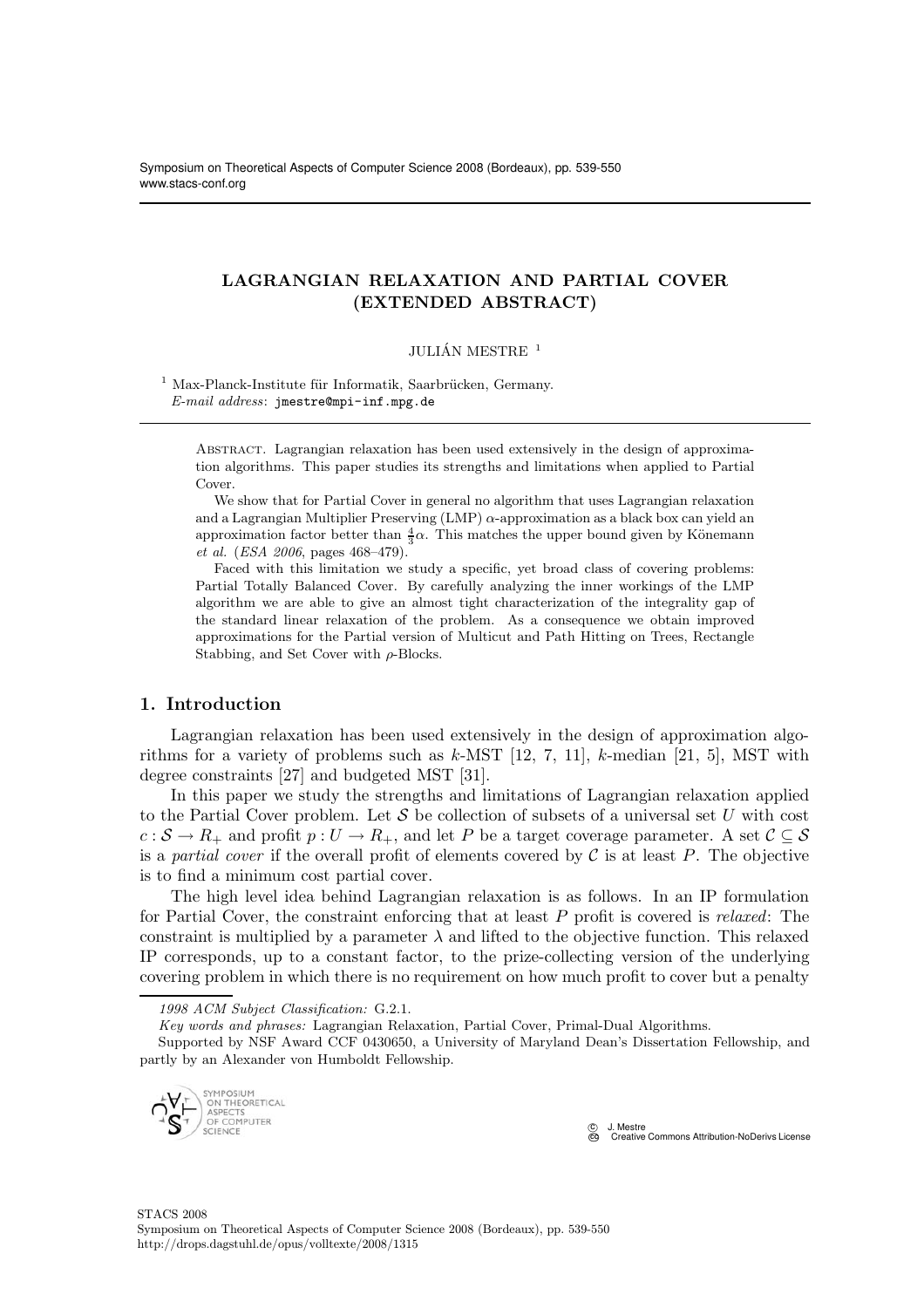of  $\lambda p(i)$  must be paid if we leave element  $i \in U$  uncovered. An approximation algorithm for the prize-collecting version having the Lagrangian Multiplier Preserving (LMP) property<sup>1</sup> is used to obtain values  $\lambda_1$  and  $\lambda_2$  that are close together for which the algorithm produces solutions  $C_1$  and  $C_2$  respectively. These solutions are such that  $C_1$  is inexpensive but unfeasible (covering less than P profit), and  $C_2$  is feasible (covering at least P profit) but potentially very expensive. Finally, these two solutions are combined to obtain a cover that is both inexpensive and feasible.

Broadly speaking there are two ways to combine  $C_1$  and  $C_2$ . One option is to treat the approximation algorithm for the prize-collecting version as a black box, only making use of the LMP property in the analysis. Another option is to focus on a particular LMP algorithm and exploit additional structure that it may offer. Not surprisingly, the latter approach has yielded better approximation guarantees. For example, for k-median compare the 6-approximation of Jain and Vazirani [21] to the 4-approximation of Charikar and Guha [5]; for k-MST compare the 5-factor to the 3-factor approximation due to Garg [12].

The results in this paper support the common belief regarding the inherent weakness of the black-box approach. First, we show a lower bound on the approximation factor achievable for Partial Cover in general using Lagrangian relaxation and the black-box approach that matches the recent upper bound of Könemann et al. [26]. To overcome this obstacle, we concentrate on Kolen's algorithm for Prize-Collecting Totally Balanced Cover [25]. By carefully analyzing the algorithm's inner workings we identify structural similarities between  $\mathcal{C}_1$  and  $\mathcal{C}_2$ , which we later exploit when combining the two solutions. As a result we derive an almost tight characterization of the integrality gap of the standard linear relaxation for Partial Totally Balanced Cover. This in turn implies improved approximation algorithms for a number of related problems.

### 1.1. Related Work

Much work has been done on covering problems because of both their simple and elegant formulation, and their pervasiveness in different application areas. In its most general form the problem, also known as Set Cover, cannot be approximated within  $(1 - \epsilon) \ln |U|$  unless  $NP \subseteq DTIME(|U|^{\log \log |U|})$  [9]. Due to this hardness, easier, special cases have been studied.

A general class of covering problems that can be solved efficiently are those whose element-set incidence matrix is balanced. A 0, 1 matrix is balanced if it does not contain a square submatrix of odd order with row and column sums equal to 2. These matrices were introduced by Berge [4] who showed that if A is balanced then the polyhedron  $\{x\}$  $0: Ax \geq 1$  is integral. A 0,1 matrix is *totally balanced* if it does not contain a square submatrix with row and column sums equal to 2 and no identical columns. Kolen [25] gave a simple primal-dual algorithm that solves optimally the covering problem defined by a totally balanced matrix. A  $0, \pm 1$  matrix is *totally unimodular* if every square submatrix has determinant 0 or  $\pm 1$ . Although totally balanced and totally unimodular matrices are subclasses of balanced matrices, the two classes are neither disjoint nor one is included in the other.

Beyond this point, even minor generalizations can make the covering problem hard. For example, consider the vertex cover problem: Given a graph  $G = (V, E)$  we are to choose a minimum size subset of vertices such that every edge is incident on at least one of the chosen vertices. If G is bipartite, the element-set incidence matrix for the problem

<sup>&</sup>lt;sup>1</sup>The definition of the LMP property is outlined in Section 2.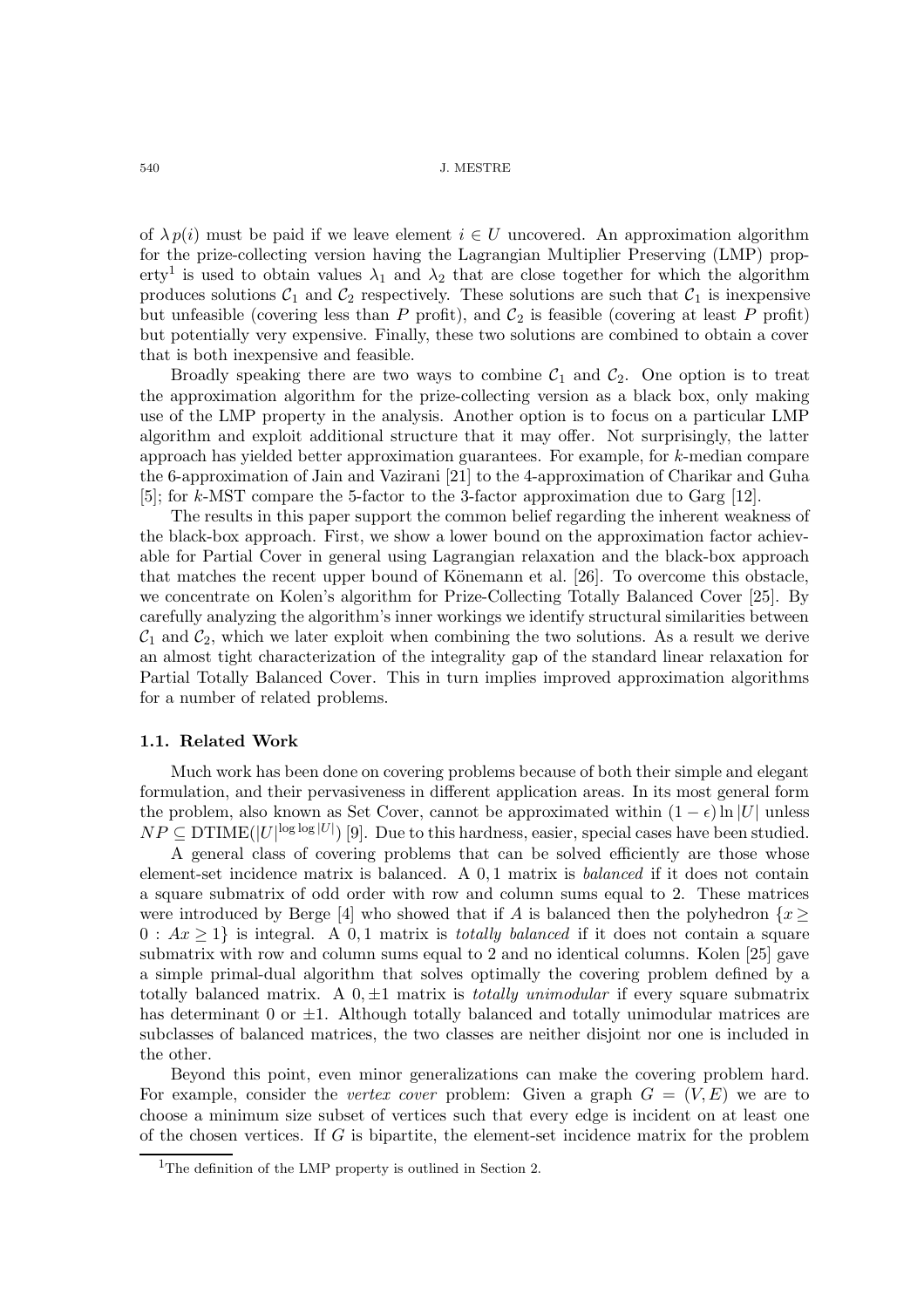is totally unimodular; however, if G is a general graph the problem becomes NP-hard  $[24]$ . Numerous approximation algorithms have been developed for vertex cover [19]. The best known approximation factor for general graphs is  $2 - o(1)$  [3, 16, 23]; yet, after 25 years of study, the best constant factor approximation for vertex cover remains 2 [8, 2, 18]. This lack of progress has led researchers to seek generalizations of vertex cover that can still be approximated within twice of optimum. One such generalization is the multicut problem on trees: Given a tree  $T$  and a collection of pairs of vertices, a cover is formed by a set of edges whose removal separates all pairs. The problem was first studied by Garg et al. [13] who gave an elegant primal-dual 2-approximation.

A notable shortcoming of the standard set cover formulation is that certain hard-tocover elements, also known as outliers [6], can render the optimal solution very expensive. Motivated by the presence of outliers, the unit-profit partial version calls for a collection of sets covering not all but a specified number k of elements. Partial Multicut, a.k.a. k-Multicut, was recently studied independently by Levin and Segev [28] and by Golovin et al. [15], who gave a  $\frac{8}{3} + \epsilon$  approximation algorithm. This scheme was generalized by Könemann et al. [26] who showed how to design a  $\frac{4}{3}\alpha + \epsilon$  approximation for any covering problem using Lagrangian relaxation and an  $\alpha$ -LMP approximation as a black box. (Their algorithm runs in time polynomial on  $|U|, |\mathcal{S}|^{\frac{1}{\epsilon}}$  and the running time of the  $\alpha$ -LMP approximation.)

### 1.2. Our Results and Outline of the Paper

Section 3 shows that for Partial Cover in general no algorithm that uses Lagrangian relaxation and an α-LMP approximation as a black box can yield an approximation factor better than  $\frac{4}{3}\alpha$ . In Section 4 we give an almost tight characterization of the integrality gap of the standard LP for Partial Totally Balanced Cover, settling a question posed by Golovin et al. [15]. Our approach is based on Lagrangian relaxation and Kolen's algorithm. We prove that  $IP \leq (1 + \frac{1}{3^{k-1}}) \text{LP} + k c_{\text{max}}$  for any  $k \geq 1$ , where IP and LP are the costs of the optimal integral and fractional solutions respectively and  $c_{\text{max}}$  is the cost of the most expensive set in the instance. The trade-off between additive and multiplicative error is not an artifact of our analysis or a shortcoming of our approach. On the contrary, this is precisely how the integrality gap behaves. More specifically, we show a family of instances where  $IP > (1 + \frac{1}{3^{k-1}})LP + \frac{k}{2}c_{\text{max}}$ . In other words, there is an unbounded additive gap in terms of  $c_{\text{max}}$  but as it grows the multiplicative gap narrows exponentially fast.

Finally, we show how the above result can be applied, borrowing ideas from [14, 17, 15], to get a  $\rho + \epsilon$  approximation or a quasi-polynomial time  $\rho$ -approximation for covering problems that can be expressed with a suitable combination of  $\rho$  totally-balanced matrices. This translates into improved approximations for a number of problems: a  $2 + \epsilon$  approximation for the Partial Multicut on Trees [28, 15], a  $4+\epsilon$  approximation for Partial Path Hitting on Trees [30], a 2-approximation for Partial Rectangle Stabbing [14], and a  $\rho$  approximation for Partial Set-Cover with  $\rho$ -blocks [17]. In addition, the  $\epsilon$  can be removed from the first two approximation guarantees if we allow quasi-polynomial time. It is worth noting that prior to this work, the best approximation ratio for all these problems could be achieved with the framework of Könemann et al. [26]. In each case our results improve the approximation ratio by a  $\frac{4}{3}$  multiplicative factor. Due to lack of space these results only appear in the full version<sup>2</sup> of the paper.

 ${}^{2}$ Full version available at http://arxiv.org/abs/0712.3936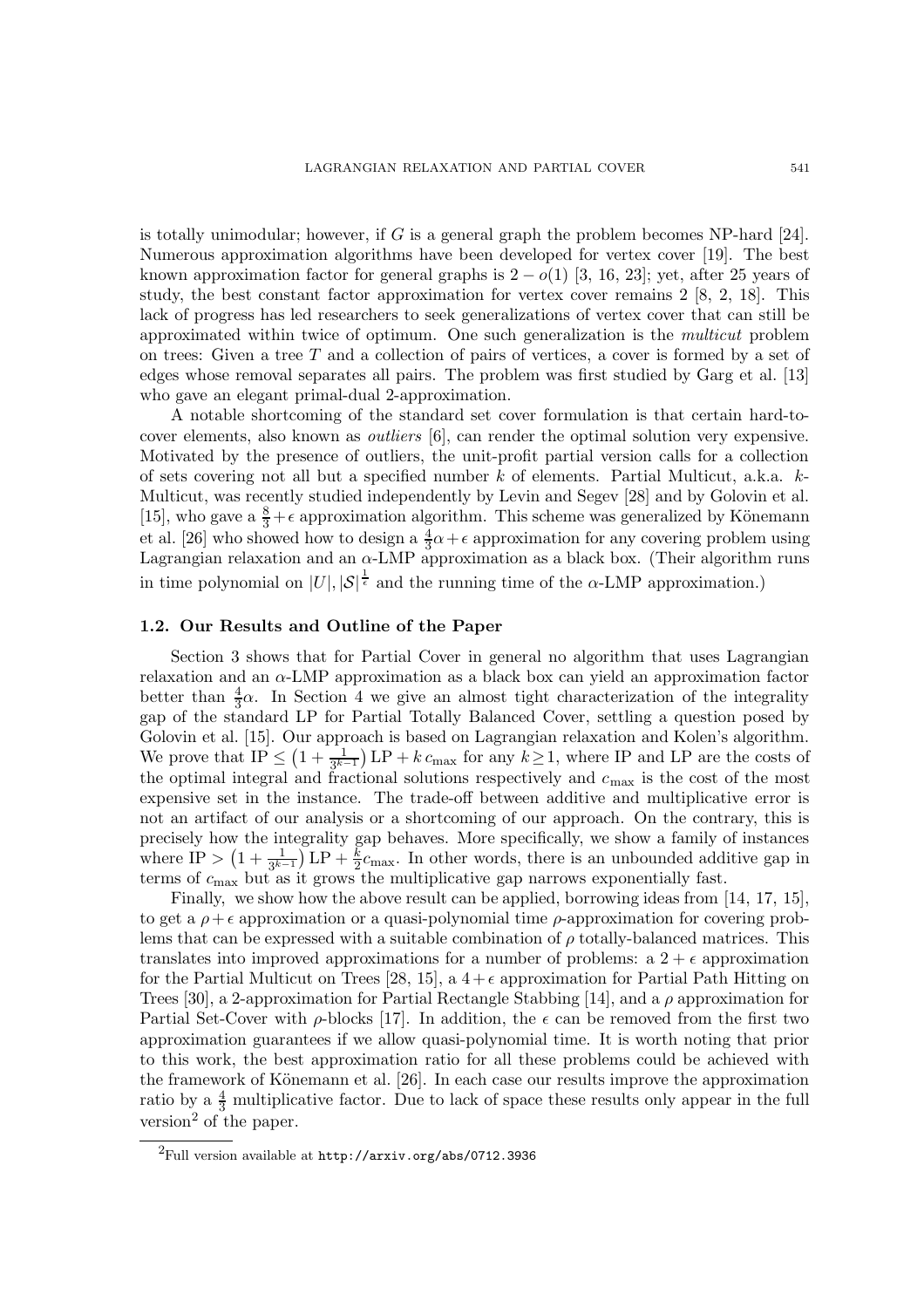### 2. Lagrangian relaxation

Let  $\mathcal{S} = \{1, \ldots, m\}$  be a collection of subsets of a universal set  $U = \{1, \ldots, n\}$ . Each set has a cost specified by  $c \in R_{+}^{m}$ , and each element has a profit specified by  $p \in R_{+}^{n}$ . Given a target coverage  $P$ , the objective of the Partial Cover problem is to find a minimum cost solution  $\mathcal{C} \subseteq \mathcal{S}$  such that  $p(\mathcal{C}) \geq P$ , where the notation  $p(\mathcal{C})$  denotes the overall profit of elements covered by C. The problem is captured by the IP below. Matrix  $A = \{a_{ij}\}\in$  $\{0,1\}^{n \times m}$  is an element-set incidence matrix, that is,  $a_{ij} = 1$  if and only if element  $i \in U$ belongs to set  $j \in \mathcal{S}$ ; variable  $x_j$  indicates whether set j is chosen in the solution C; variable  $r_i$  indicates whether element i is left uncovered.

Lagrangian relaxation is used to get rid of the constraint bounding the profit of uncovered elements to be at most  $p(U) - P$ . The constraint is multiplied by the parameter  $\lambda$ , called Lagrange Multiplier, and is lifted to the objective function. The resulting IP corresponds, up to the constant  $\lambda (p(U) - P)$  factor in the objective function, to the prizecollecting version of the covering problem, where the penalty for leaving element i uncovered is  $\lambda p_i$ .

$$
\min c \cdot x
$$
\n
$$
f(x) = \min c \cdot x
$$
\n
$$
f(x) = \max c \cdot x + \lambda p \cdot r - \lambda (p(U) - P)
$$
\n
$$
f(x) = \max c \cdot x + \lambda p \cdot r - \lambda (p(U) - P)
$$
\n
$$
A x + I r \ge 1
$$
\n
$$
P \cdot r \le p(U) - P
$$
\n
$$
Lagrangian matrix \quad r_i, x_j \in \{0, 1\}
$$
\nRelaxation matrix  $r_i, x_j \in \{0, 1\}$ 

Let OPT be the cost of an optimal partial cover and  $\text{OPT-PC}(\lambda)$  be the cost of an optimal prize-collecting cover for a given  $\lambda$ . Let A be an  $\alpha$ -approximation for the prizecollecting variant of the problem. Algorithm  $A$  is said to have the Lagrangian Multiplier Preserving (LMP) property if it produces a solution  $\mathcal C$  such that

$$
c(\mathcal{C}) + \alpha \lambda (p(U) - p(\mathcal{C})) \le \alpha \text{ OPT-PC}(\lambda). \tag{2.1}
$$

Note that  $\text{OPT-PC}(\lambda) \leq \text{OPT} + \lambda (p(U) - P)$ . Thus,

$$
c(\mathcal{C}) \le \alpha \Big(\text{OPT} + \lambda \Big(p(\mathcal{C}) - P\Big)\Big). \tag{2.2}
$$

Therefore, if we could find a value of  $\lambda$  such that C covers exactly P profit then C is  $\alpha$ -approximate. However, if  $p(\mathcal{C}) < P$ , the solution is not feasible, and if  $p(\mathcal{C}) > P$ , equation  $(2.2)$  does not offer any guarantee on the cost of C. Unfortunately, there are cases where no value of  $\lambda$  produces a solution covering exactly P profit. Thus, the idea is to use binary search to find two values  $\lambda_1$  and  $\lambda_2$  that are close together and are such that  $\mathcal{A}(\lambda_1)$  covers less, and  $\mathcal{A}(\lambda_2)$  covers more than P profit. The two solutions are then combined in some fashion to produce a feasible cover.

# 3. Limitations of the black-box approach

A common way to combine the two solutions returned by the  $\alpha$ -LMP is to treat the algorithm as a black box, solely relaying on the LMP property (2.1) in the analysis. More formally, an algorithm for Partial Cover that uses Lagrangian relaxation and an  $\alpha$ -LMP approximation  $\mathcal A$  as a black box is as follows. First, we are allowed to run  $\mathcal A$  with as many different values of  $\lambda$  as desired; then, the solutions thus found are combined to produce a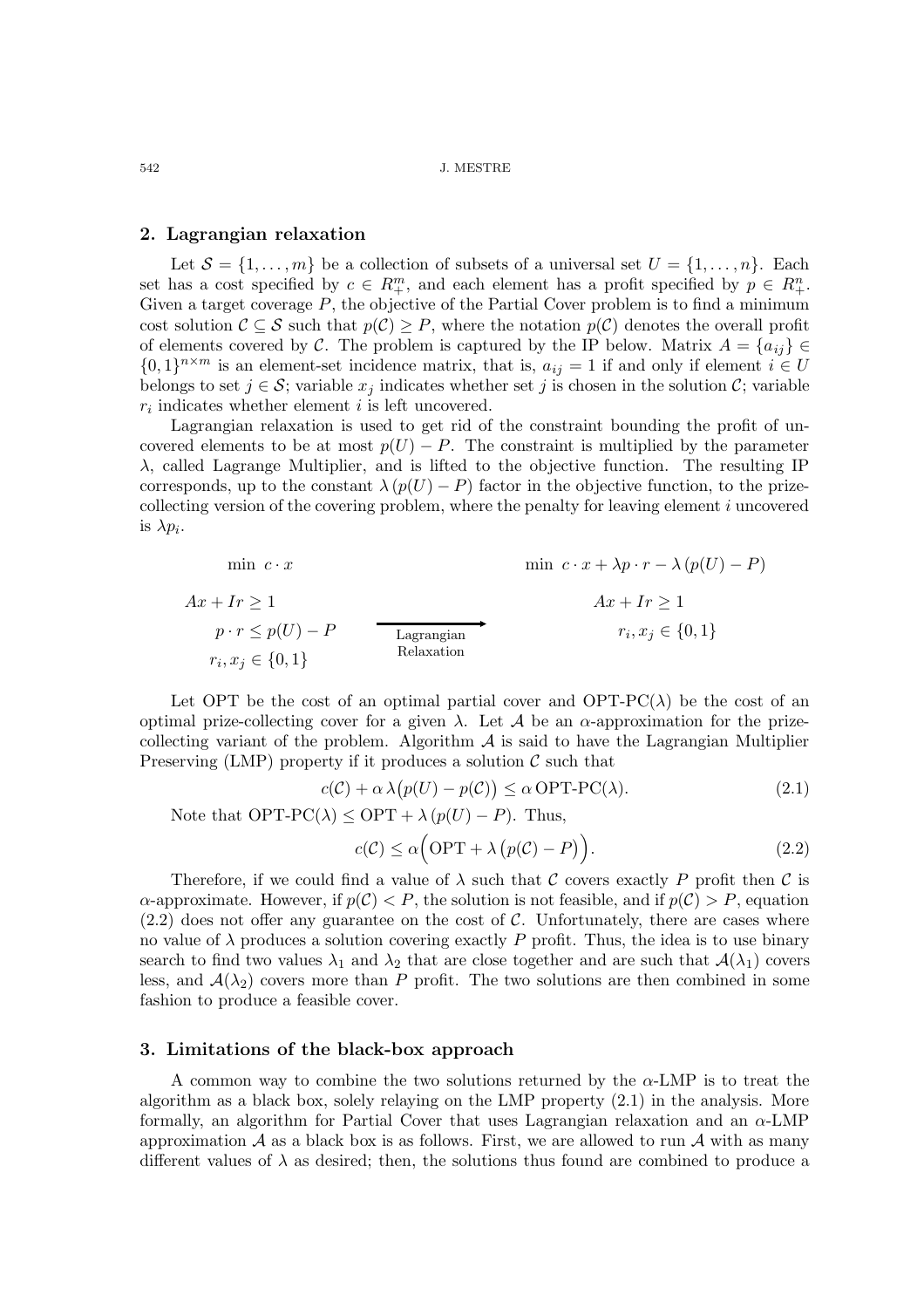feasible partial cover. No computational restriction is placed on the second step, except that only sets returned by A may be used.

**Theorem 3.1.** In general, the Partial Cover problem cannot be approximated better than 4  $\frac{4}{3} \alpha$  using Lagrangian relaxation and an  $\alpha$ -LMP algorithm  ${\cal A}$  as a black box.

Let  $A_1, \ldots A_q$  and  $B_1, \ldots B_q$  be sets as depicted on the right. For each i and j the intersection  $A_i \cap B_j$  consists of a cluster of q elements. There are  $q^2$  clusters. Set  $A_i$  is made up of q clusters; set  $B_i$  is made up of q clusters and two additional elements (the leftmost and rightmost elements in the picture.) Thus  $|A_i| = q^2$  and  $|B_i| = q^2 + 2$ . In addition, there are sets  $O_1, \ldots, O_q$ , which are not shown in the picture. Set  $O_i$  contains one element from each cluster and the leftmost element of  $B_i$ . Thus  $|O_i| = q^2 + 1$ . The cost of  $O_i$  is  $\frac{1}{q}$ , the cost of  $A_i$  is  $\frac{2\alpha}{3q}$ , and the cost of  $B_i$  is  $4\alpha$  $\frac{4\alpha}{3q}$ . Every element has unit profit and the target coverage



is  $P = q^3 + q$ . It is not hard to see that  $O_1, \ldots, O_q$  is an optimal partial cover with a cost of 1.

The  $\alpha$ -LMP approximation algorithm we use has the unfortunate property that it never returns sets from the optimal solution.

**Lemma 3.2.** There exists an  $\alpha$ -LMP approximation A that for the above instance and any value of  $\lambda$  outputs either  $\emptyset$  or  $A_1, \ldots, A_q$  or  $B_1, \ldots, B_q$ .

The proof that such an algorithm exists is given in the full version of the paper. Hence, if we use A as a black box we must build a partial cover with the sets  $A_1, \ldots, A_q$  and  $B_1, \ldots, B_q$ . Note that in order to cover  $q^2 + q$  elements either all A-sets, or all B-sets must be used. In the first case  $\frac{q}{2}$  additional B-sets are needed to attain feasibility, and the solution has cost  $\frac{4}{3}\alpha$ ; in the second case the solution is feasible but again has cost  $\frac{4}{3}\alpha$ . Theorem 3.1 follows.

One assumption usually made in the literature [1, 10, 26] is that  $c_{\text{max}} = \max_j c_j \leq$  $\epsilon$  OPT, for some constant  $\epsilon > 0$ , or more generally an additive error in terms of  $c_{\text{max}}$  is allowed. This does not help in our construction as  $c_{\text{max}}$  can be made arbitrarily small by increasing q.

Admittedly, our lower bound example belongs to a specific class of covering problem (every element belongs to at most three sets) and although the example can be embedded into a partial totally unimodular covering problem (see full version), it is not clear how to embed the example into other classes. Nevertheless, the  $\frac{4}{3}\alpha$  upper bound of Koneman et el. [26] makes no assumption about the underlying problem, only using the LMP property (2.1) in the analysis. It was entirely conceivable that the  $\frac{4}{3}\alpha$  factor could be improved using a different merging strategy—Theorem 3.1 precludes this possibility.

### 4. Partial Totally Balanced Cover

In order to overcome the lower bound of Theorem 3.1, one must concentrate on a specific class of covering problems or make additional assumptions about the  $\alpha$ -LMP algorithm. In this section we focus on covering problems whose IP matrix A is totally balanced. More specifically, we study the integrality gap of the standard linear relaxation for Partial Totally Balanced Cover (P-TBC) shown below.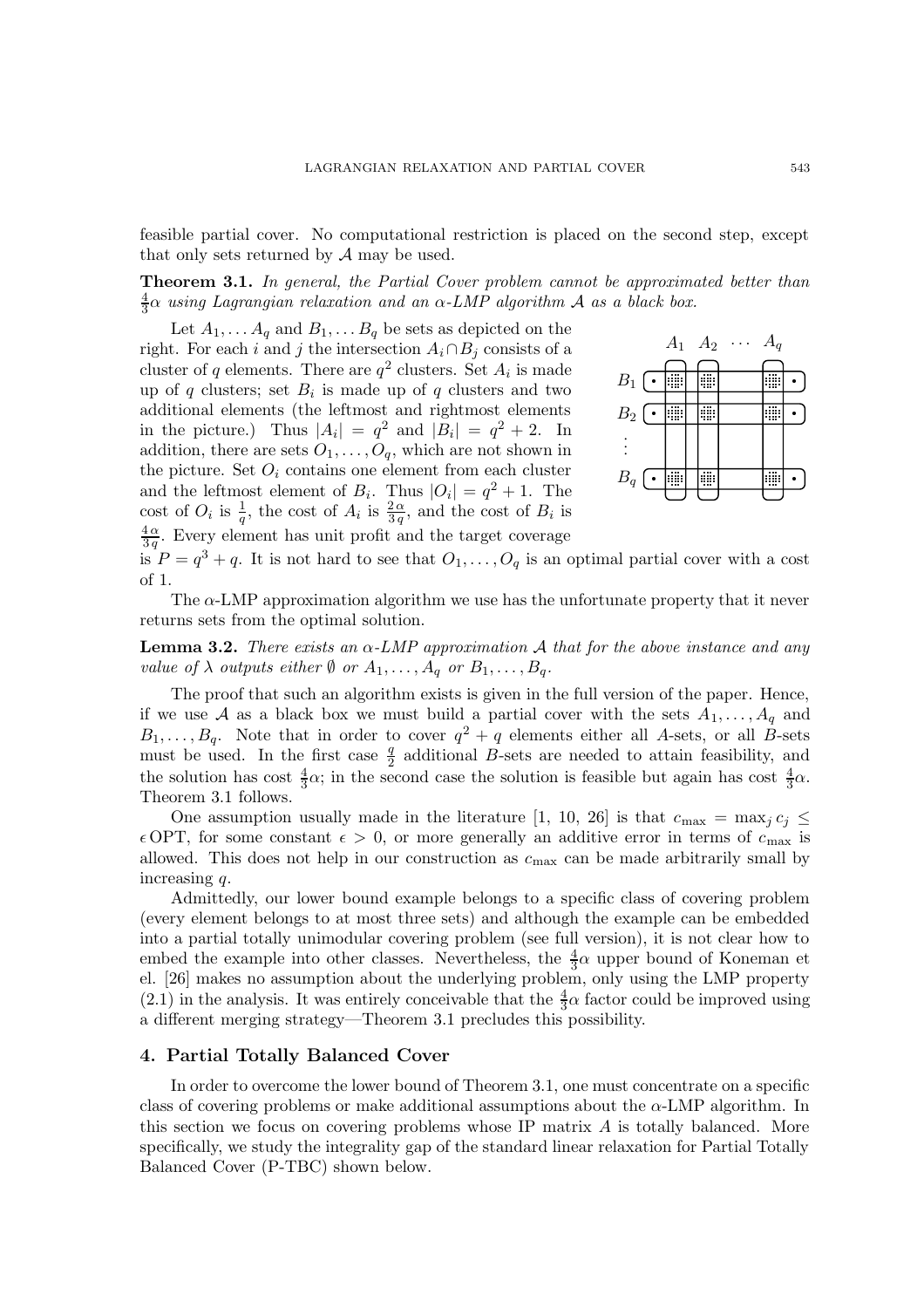Theorem 4.1. Let IP and LP be the cost of the optimal integral and fractional solutions of an instance of P-TBC. Then  $IP \leq (1 + \frac{1}{3^{k-1}}) LP + k c_{\text{max}}$  for any  $k \in Z_+$ . Furthermore, for any large enough  $k \in Z_+$  the exists an instance where  $IP > (1 + \frac{1}{3^{k-1}}) \text{LP} + \frac{k}{2} c_{\text{max}}$ .

$$
\min c \cdot x \qquad \max 1 \cdot y - (p(U) - P) \lambda
$$
\n
$$
Ax + Ir \ge 1 \qquad A^T y \le c
$$
\n
$$
p \cdot r \le p(U) - P \qquad \text{LP Duality} \qquad y \le \lambda p
$$
\n
$$
r_i, x_e \ge 0 \qquad y_i, \lambda \ge 0
$$

The rest of this section is devoted to proving the upper bound in Theorem 4.1, the lower bound is left for the full version of the paper. Our approach is based on Lagrangian relaxation and Kolen's algorithm for Prize-Collecting Totally Balanced Cover (PC-TBC). The latter exploits the fact that a totally balanced matrix can be put into greedy standard form by permuting the order of its rows and columns; in fact, the converse is also true [20]. A matrix is in standard greedy form if it does not contain as an induced submatrix

$$
\left[\begin{array}{cc} 1 & 1 \\ 1 & 0 \end{array}\right] \tag{4.1}
$$

There are polynomial time algorithms that can transform a totally balanced matrix into greedy standard form  $[32]$  by shuffling the rows and columns of A. Since this transformation does not affect the underlying covering problem, we assume that A is given in standard greedy form.

# 4.1. Kolen's algorithm for Prize-Collecting Totally Balanced Cover

For the sake of completeness we describe Kolen's primal-dual algorithm for PC-TBC. The algorithm finds a dual solution  $y$  and a primal solution  $C$ , which is then pruned in a reverse-delete step to obtain the final solution  $\widehat{C}$ . The linear and dual relaxations for PC-TBC appear below.

$$
\begin{aligned}\n\min \ c \cdot x + \lambda p \cdot r & \max \ 1 \cdot y \\
Ax + Ir &\ge 1 \\
r_i, x_e &\ge 0\n\end{aligned}
$$
\n
$$
\begin{aligned}\n\text{max } 1 \cdot y & \max \ 1 \cdot y \\
A^T y &\le c \\
y &\le \lambda p \\
y_i &\ge 0\n\end{aligned}
$$

The residual cost of the set j w.r.t. y is defined as  $c'_{j} = c_{j} - \sum_{i:a_{ij}=1} y_{i}$ . The algorithm starts from the trivial dual solution  $y = 0$ , and processes the elements in increasing column order of  $A<sup>T</sup>$ . Let i the index of the current element. Its corresponding dual variable,  $y<sub>i</sub>$ , is increased until either the residual cost of some set j containing i equals 0 (we say set j becomes tight), or  $y_i$  equals  $\lambda p_i$  (Lines 3-5).

Let  $C = \{j \mid c'_j = 0\}$  be the set of tight sets after the dual update is completed. As it stands the cover  $C$  may be too expensive to be accounted for using the lower bound provided by  $1 \cdot y$  because a single element may belong to multiple sets in C. The key insight is that some of the sets in C are redundant and can be pruned.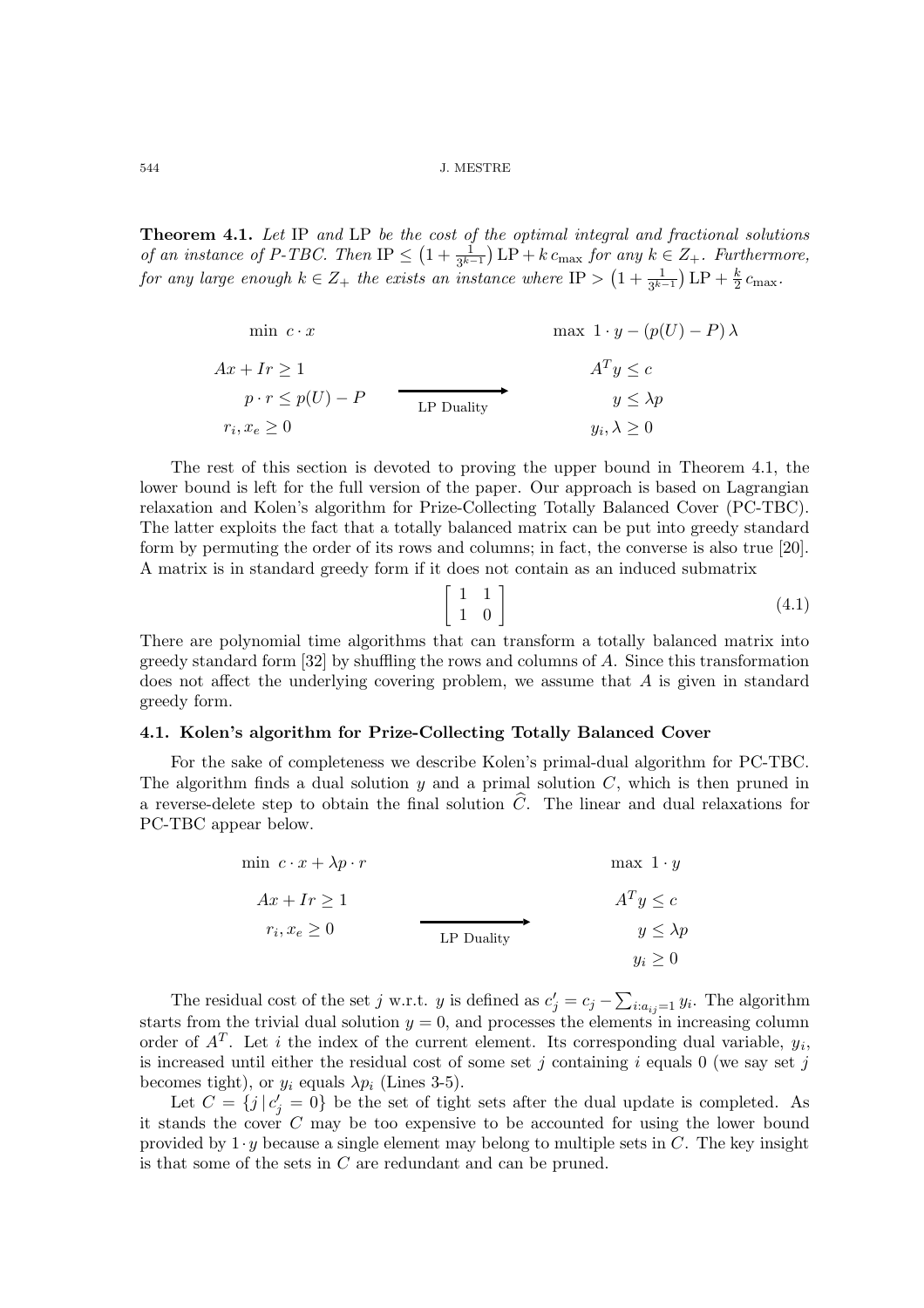| KOLEN((A, c, p, \lambda)) | ()                                                                           |    |                                                                                 |
|---------------------------|------------------------------------------------------------------------------|----|---------------------------------------------------------------------------------|
| 1                         | // Dual update                                                               | 7  | // Reverse delete                                                               |
| 2                         | $y \leftarrow 0$ , $C \leftarrow \emptyset$ , $\hat{C} \leftarrow \emptyset$ | 8  |                                                                                 |
| 3                         | for $i \leftarrow 1$ to $n$                                                  | 9  |                                                                                 |
| 4                         | do $\delta \leftarrow \min\{c'_j   a_{ij} = 1\}$                             | 10 | $\hat{C} \leftarrow \hat{C} + j$                                                |
| 5                         | $y_i \leftarrow \min\{\lambda p_i, \delta\}$                                 | 11 | $C \leftarrow C \setminus \{j'   j \text{ dominates } j' \text{ or } j = j' \}$ |
| 6                         | $C \leftarrow \{j   c'_j = 0\}$                                              | 12 | return $(\hat{C}, y)$                                                           |

**Definition 4.2.** Given sets  $j_1, j_2$  we say that  $j_1$  dominates  $j_2$  in y if  $j_1 > j_2$  and there exists an item i such that  $y_i > 0$  and i belongs to  $j_1$  and  $j_2$ , that is,  $a_{ij_1} = a_{ij_2} = 1$ .

The reverse-delete step iteratively identifies the largest index j in C, adds j to  $\hat{C}$ , and removes  $i$  and all the sets it dominates. This is repeated until no set is left in  $C$  (Lines  $8-11$ ).

Notice that all sets  $j \in C$  are tight, thus we can pay for set j by charging the dual variables of items that belong to j. Because of the reverse-delete step if  $y_i > 0$  then i belongs to at most one set in  $\hat{C}$ ; thus in paying for  $\hat{C}$  we charge covered items at most once. Using the fact  $A$  is in standard greedy form, it can be shown [25] that if  $i$  was left uncovered then we can afford its penalty, i.e.,  $y_i = \lambda p_i$ . The solution C is optimal for PC-TBC since

$$
\sum_{j \in \widehat{C}} c_j + \sum_{\substack{i \in U \text{ s.t.} \\ \nexists j \in \widehat{C}: a_{ij}=1}} \lambda p_i = \sum_{\substack{i \in U \text{ s.t.} \\ \nexists j \in \widehat{C}: a_{ij}=1}} y_i + \sum_{\substack{i \in U \text{ s.t.} \\ \nexists j \in \widehat{C}: a_{ij}=1}} y_i = \sum_{i \in U} y_i.
$$
\n(4.2)

If we could find a value of  $\lambda$  such that  $\text{KOLEN}(A, c, p, \lambda)$  returns a solution  $(\widehat{C}, y)$ covering exactly P profit, we are done since from  $(4.2)$  it follows that

$$
\sum_{j \in \widehat{C}} c_j = \sum_{i \in U} y_i - \lambda \left( p(U) - P \right). \tag{4.3}
$$

Notice that  $(y, \lambda)$  is a feasible for the dual relaxation of P-TBC and its cost is precisely the right hand side of  $(4.3)$ . Therefore for this instance IP=DL=LP and Theorem 4.1 follows.

Unfortunately, there are cases where no such value of  $\lambda$  exists. Nonetheless, we can always find a threshold value  $\lambda$  such that for any infinitesimally small  $\delta > 0$ ,  $\lambda^- = \lambda - \delta$ and  $\lambda^+ = \lambda + \delta$  produce solutions covering less and more than P profit respectively. A threshold value can be found using Megiddo's parametric search [29] by making  $O(n \log m)$ calls to the procedure Kolen.

Let  $y(y^{-})$  be the dual solution and  $C(C^{-})$  the set of tight sets when KOLEN is run on  $\lambda$  ( $\lambda$ <sup>-</sup>). Without loss of generality assume  $\widehat{C}$  covers more than P profit. (The case where  $\widehat{C}$ covers less than P profit is symmetrical: we work with  $y^+$  and  $C^+$  instead of  $y^-$  and  $C^-$ .)

Our plan to prove Theorem 4.1 is to devise an algorithm to merge  $\widehat{C}$  and  $\widehat{C}$ − in order to obtain a cheap solution covering at least P profit.

#### 4.2. Merging two solutions

Before describing the algorithm we need to establish some important properties regarding these two solutions and their corresponding dual solutions.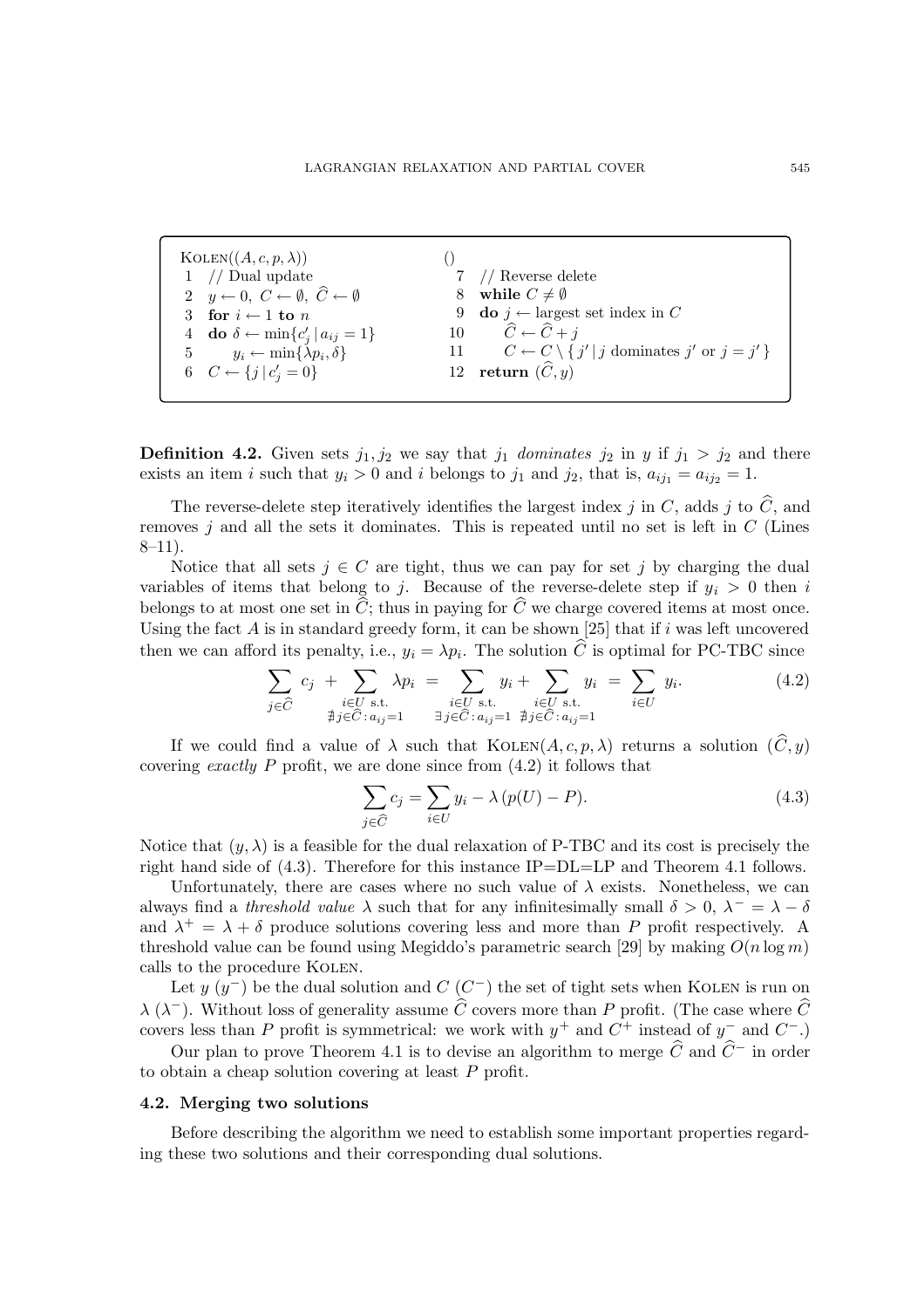For any *i*, the value of  $y_i^-$  is a linear function of  $\delta$  for all *i*. This follows from the fact that  $\delta$  is infinitesimally small. Furthermore, the constant term in this linear function is  $y_i$ .

**Lemma 4.3.** For each  $i \in U$  there exists  $a \in Z$ , independent of  $\delta$ , such that  $y_i^- = y_i + a\delta$ .

Proof. By induction on the number of iteration of the dual update step of KOLEN, using the fact that the same property holds for the residual cost of the sets.

A useful corollary of Lemma 4.3 is that  $C^- \subseteq C$ , since if the residual cost of a set is non-zero in y it must necessarily be non-zero in  $y^-$ . The other way around may not hold.

At the heart of our approach is the notion of a merger graph  $G = (V, E)$ . The vertex set of G is made up of sets from the two solutions, i.e.,  $V = \hat{C} \oplus \hat{C}$ <sup>-</sup>. The edges of G are directed and given by

$$
E = \left\{ (j_1, j_2) \middle| j_1 \in \widehat{C}^- \setminus \widehat{C}, j_2 \in \widehat{C} \setminus \widehat{C}^- \text{ s.t. } j_1 \text{ dominates } j_2 \text{ in } y^-, \text{ or } \atop j_1 \in \widehat{C} \setminus \widehat{C}^-, j_2 \in \widehat{C}^- \setminus \widehat{C} \text{ s.t. } j_1 \text{ dominates } j_2 \text{ in } y \right\} \tag{4.4}
$$

This graph has a lot of structure that can be exploited when merging the solutions.

**Lemma 4.4.** The merger graph  $G = (V, E)$  of  $\hat{C}^-$  and  $\hat{C}$  is a forest of out-branchings.

*Proof.* First note that G is acyclic, since if  $(j_1, j_2) \in E$  then necessarily  $j_1 > j_2$ . Thus, it is enough to show that the in-degree of every  $j \in V$  is at most one. Suppose otherwise, that is, there exist  $j_1, j_2 \in V$  such that  $(j_1, j), (j_2, j) \in E$ . Assume that  $j_1 < j_2$  and  $j \in \widehat{C}$  (the remaining cases are symmetrical).

By definition (4.4), we know that  $j_1(j_2) \in \widehat{C}^-$  and that there exists  $i_1$  ( $i_2$ ) that belongs to j and  $j_1$  ( $j_2$ ) such that  $y_{i_1}^{-} > 0$   $(y_{i_2}^{-} > 0)$ . Since  $A<sup>T</sup>$  is in standard greedy form we can infer that  $i_2$  belongs to  $j_1$  if  $i_1 < i_2$ , or  $i_1$  belongs to  $j_2$  if  $i_1 > i_2$ : The diagram on the right shows how, using the fact that  $A<sup>T</sup>$  does not contain (4.1) as an induced submatrix, we

|    | $i_{2}$ | $\it i$ 2 | ا: ا |
|----|---------|-----------|------|
| ٠  |         |           |      |
| '2 |         | 1         |      |

can infer that the boxed entries must be 1. In either case we get that  $j_2$  dominates  $j_1$  in y<sup>-</sup>, which contradicts the fact that both belong to  $\widehat{C}$ <sup>-</sup>.

> $\text{MERGE}((\widehat{C}^-, \widehat{C}))$ 1 let G be the merger graph for  $\widehat{C}^-$  and  $\widehat{C}$ 2  $D \leftarrow \widehat{C}^-$ 3 for each root  $r$  in  $G$  $4 \quad \mathbf{do} \text{ if } p(D \oplus T_r) \leq P$ 5 then then  $D \leftarrow D \oplus T_r$ else return  $INCREASE(r, D)$

The procedure MERGE starts from the unfeasible solution  $D = \hat{C}^-$  and guided by the merger graph  $G$ , it modifies  $D$  step by step until feasibility is attained. The operation used to update  $D$  is to take the symmetric difference of  $D$  and a subtree of  $G$  rooted at a vertex  $r \in V$ , which we denote by  $T_r$ . For each root r of an out-branchings of G we set  $D \leftarrow D \oplus T_r$ , until  $p(D \oplus T_r) > P$ . At this point we return the solution produced by INCREASE $(r, D)$ .

Notice that after setting  $D \leftarrow D \oplus T_r$  in Line 5, the solution D "looks like"  $\widehat{C}$  within  $T_r$ . Indeed, if all roots are processed then  $D = \widehat{C}$ . Therefore, at some point we are bound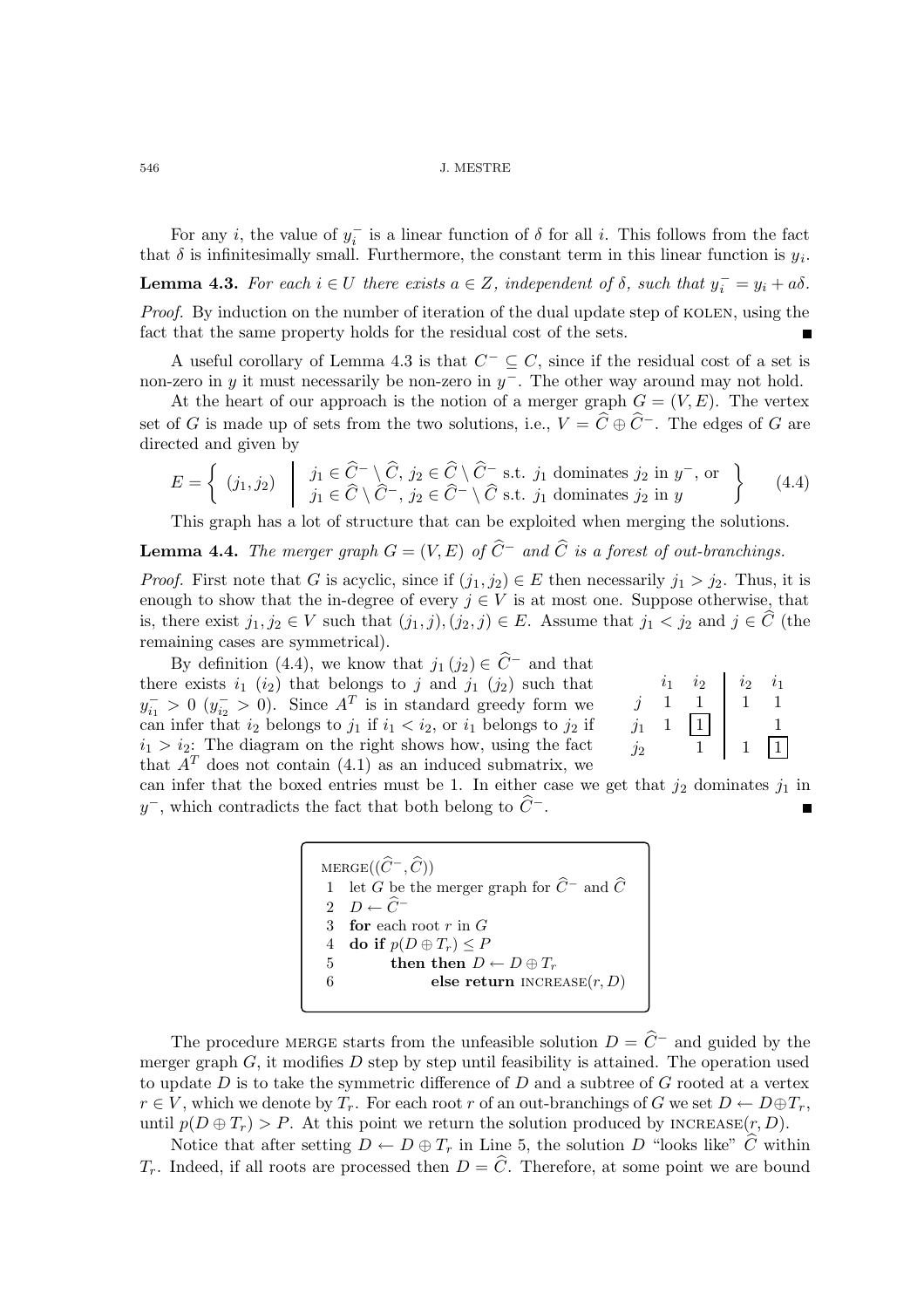to have  $p(D \oplus T_r) > P$  and to make the call INCREASE $(r, D)$  in Line 6. Before describing INCREASE we need to define a few terms. Let the *absolute benefit* of set  $j$ , which we denote by  $b_j$ , be the profit of elements uniquely covered by set j, that is,

$$
b_j = p\left(\left\{i \in U \mid \forall j' \in \widehat{C} \cup \widehat{C}^- : a_{ij'} = 1 \text{ iff } j' = j \right\}\right). \tag{4.5}
$$

Let  $D \subseteq \widehat{C} \cup \widehat{C}$ <sup>-</sup>. Note that if  $j \in D$ , the removal of j decreases the profit covered by D by at least  $b_i$ ; on the other hand, if  $j \notin D$ , its addition increases the profit covered by at least  $b_i$ . This notion of benefit can be extended to subtrees,

$$
\Delta(T_j, D) = \sum_{j' \in T_j \backslash D} b_{j'} - \sum_{j' \in T_j \cap D} b_{j'}.
$$
\n(4.6)

We call this quantity the *relative benefit* of  $T_j$  with respect to D. It shows how the profit of uniquely covered elements changes when we take  $D \oplus T_i$ . Note that  $\Delta(T_i, D)$  can positive or negative.

Everything is in place to explain  $INCREASE(j, D)$ . The algorithm assumes the input solution is unfeasible but can be made feasible by adding some sets in  $T_i$ ; more precisely, we assume  $p(D) \leq P$  and  $P < p(D) + \Delta(T_i, D)$ . If adding j to D makes the solution feasible then return  $D + j$  (Lines 2-3). If there exists a child c of j that can be used to propagate the call down the tree then do that (Lines 4-5). Otherwise, split the subtree  $T_i$ : Add j to D and process the children of c, setting  $D \leftarrow D \oplus T_c$  until D becomes feasible (Lines 6-9). At this point  $p(D) > P$  and  $p(D \oplus T_c) \le P$ . If  $P - p(D \oplus T_c) < p(D) - P$  then call INCREASE $(c, D \oplus T_c)$  else call DECREASE $(c, D)$  and let D' be the cover returned by the recursive call (Lines 10-12). Finally, return the cover with minimum cost between  $D$  and  $D^{\prime}.$ 

|             | INCREASE((j, D))                                                |    | DECREASE $((j, D))$                                               |
|-------------|-----------------------------------------------------------------|----|-------------------------------------------------------------------|
|             | 1 // assume $p(D) \leq P < p(D) + \Delta(T_j, D)$               |    | 1 // assume $p(D) \ge P > p(D) + \Delta(T_i, D)$                  |
|             | 2 if $p(D+j) \geq P$                                            |    | 2 if $p((D \oplus T_i) + j) \geq P$                               |
| 3           | then return $D + j$                                             | 3  | then return $(D \oplus T_i) + j$                                  |
|             | if $\exists$ child c of $j : p(D) + \Delta(T_c, D) > P$         |    | 4 if $\exists$ child $c$ of $j : p(D) + \Delta(T_c, D) < P$       |
| 5           | then return INCREASE $(c, D)$                                   |    | 5 then return DECREASE $(c, D)$                                   |
| 6           | $D \leftarrow D + j$                                            |    | 6 $D \leftarrow D + i$                                            |
| $7^{\circ}$ | while $p(D) \leq P$                                             |    | 7 while $p(D) \geq P$                                             |
| 8           | <b>do</b> $c \leftarrow$ child of j maximizing $\Delta(T_c, D)$ |    | 8 <b>do</b> $c \leftarrow$ child of j minimizing $\Delta(T_c, D)$ |
| 9           | $D \leftarrow D \oplus T_c$                                     | 9  | $D \leftarrow D \oplus T_c$                                       |
| 10          | if $P - p(D \oplus T_c) < p(D) - P$                             |    | 10 if $p(D \oplus T_c) - P < P - p(D)$                            |
| 11          | <b>then</b> $D' \leftarrow \text{INCREASE}(c, D \oplus T_c)$    | 11 | <b>then</b> $D' \leftarrow \text{INCREASE}(c, D)$                 |
| 12          | else $D' \leftarrow$ DECREASE $(c, D)$                          | 12 | else $D' \leftarrow$ DECREASE $(c, D \oplus T_c)$                 |
| 13          | return min cost $\{D, D'\}$                                     |    | 13 return min cost $\{D \oplus T_c, D'\}$                         |
|             |                                                                 |    |                                                                   |

The twin procedure  $DECREASE(j, D)$  is essentially symmetrical: Initially the input is feasible but can be made unfeasible by removing some sets in  $T_j$ ; more precisely  $p(D) \geq P$ and  $P < p(D) + \Delta(T_c, D)$ .

At a very high level, the intuition behind the INCREASE/DECREASE scheme is as follows. In each call one of three things must occur: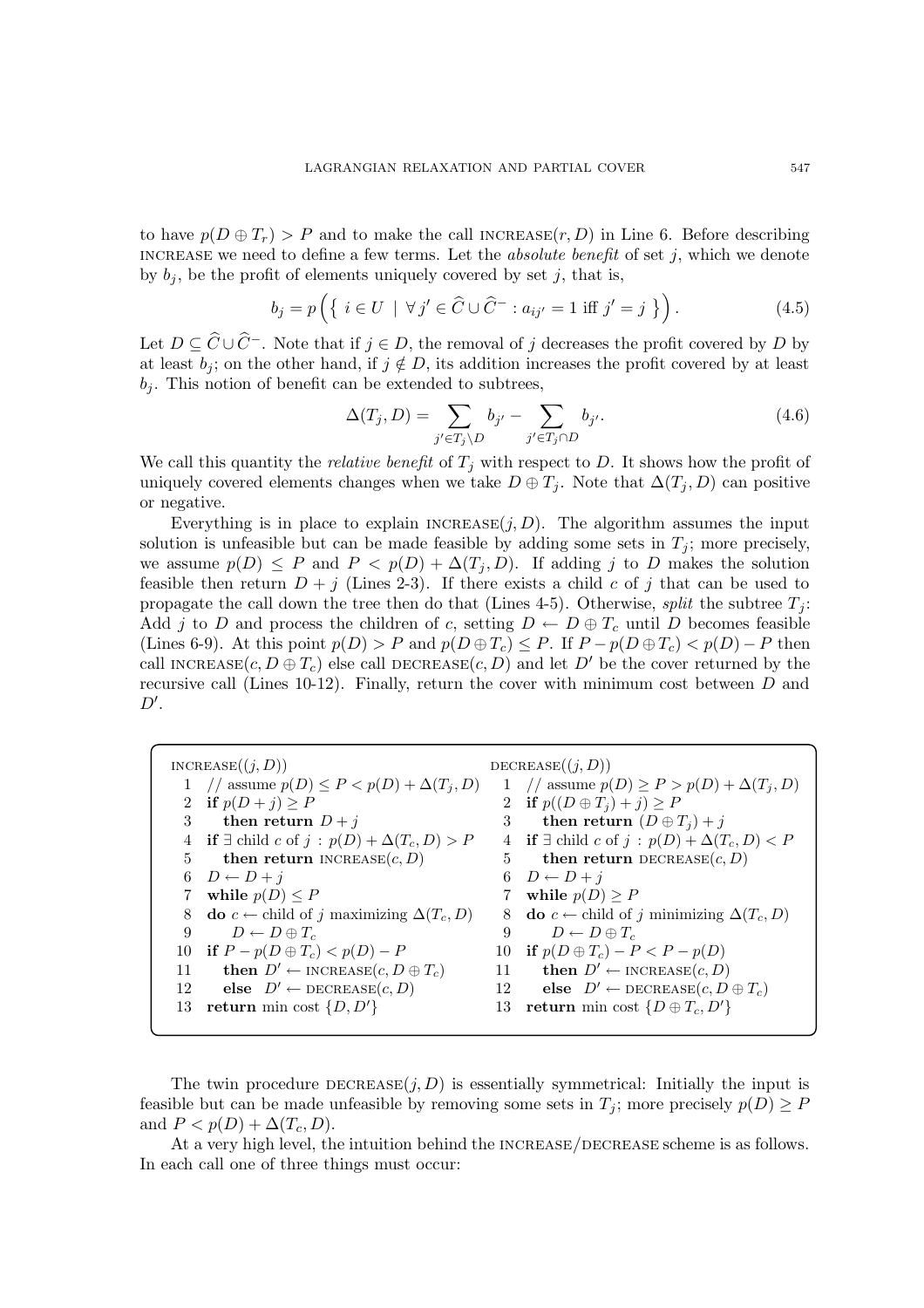- (i) A feasible cover with a small coverage excess is found (Lines 2-3), or
- (ii) The call is propagated down the tree at no cost (Lines 4-5), or
- (iii) A subtree  $T_j$  is split (Lines 6-9). In this case, the cost  $c_j$  cannot be accounted for, but the offset in coverage  $|P - p(D)|$  is reduced at least by a factor of 3.

If the increase/decrease algorithms split many subtrees (incurring a high extra cost) then the offset in coverage must have been very high at the beginning, which means the cost of the dual solution is high and so the splitting cost can be charged to it. In order to flesh out these ideas into a formal proof we need to establish some crucial properties of the merger graph and the algorithms. Proofs are omitted due to lack of space.

**Lemma 4.5.** If  $y_i < \lambda p_i$  then there exist  $j' \in \widehat{C}$  and  $j'' \in \widehat{C}$  such that either  $j' = j''$  or  $(j', j'') \in E$  or  $(j'', j') \in E$ .

**Lemma 4.6.** Let  $(j, D)$  be the input of INCREASE/DECREASE. Then at the beginning of each call we have  $j' \in D$  or  $j'' \in D$  for all  $(j', j'') \in E$ . Furthermore, if  $j' \in D$  and  $j'' \in D$ then  $j'$  or  $j''$  must have been split in a previous call.

**Lemma 4.7.** Let  $(j, D)$  be the input of INCREASE/DECREASE. For INCREASE we always have  $p(D) \leq P \leq p(D) + \Delta(T_i, D)$ , and for DECREASE we have  $p(D) \geq P > p(D) +$  $\Delta(T_i, D)$ .

Recall that  $y$  is also a feasible solution for the dual relaxation of P-TBC and its cost is given by  $DL = \sum_{i=1}^{n} y_i - (p(U) - P)\lambda$ . The following lemma proves the upper bound of Theorem 4.1.

**Lemma 4.8.** Suppose MERGE outputs D. Then  $c(D) \leq (1 + \frac{1}{3^{k-1}})DL + k c_{\text{max}}$  for all  $k \in Z_+$ .

Proof. Let us digress for a moment for the sake of exposition. Suppose that in Line 6 of MERGE, instead of calling INCREASE, we return  $D' = D \oplus T_r$ . Notice every arc in the merger graph has exactly one endpoint in  $D'$ . By Lemma 4.5, any element i not covered by  $D'$  must have  $y_i = \lambda p_i$ . Furthermore, if  $y_i > 0$  then there exists at most one set in D' that covers i; if two such sets exist, one must dominate the other in y and  $y^-$ , which is not possible. Hence,

$$
c(D) = \sum_{j \in D'} \sum_{i:a_{ij}=1} y_i = \sum_{\substack{i \text{ s.t.} \\ \exists j \in D': a_{ij}=1}} y_i = \sum_{i \in U} y_i - (p(U) - p(D'))\lambda \leq DL + (p(D') - P)\lambda \tag{4.7}
$$

In the fortunate case that  $(p(D') - P)\lambda \leq k_{\text{max}}$ , the lemma would follow. Of course, this need not happen and this is why we make the call to INCREASE instead of returning  $D'$ .

Let  $j_q$  be the root of the  $q^{\text{th}}$  subtree split by INCREASE/DECREASE. Also let  $D_q$  the solution right before splitting  $T_{j_q}$ , and  $D'_q$  and  $D''_q$  be the unfeasible/feasible pair of solutions after the splitting, which are used as parameters in the recursive calls (Lines 11-12). Suppose Lines 7-9 processed only one child of  $j_q$ , this can only happen in INCREASE, in which case  $p(D_q'') > P$  but  $p(D_q'') - b_{j_q} < P$ . The same argument used to derive (4.7) gives us

$$
c(D''_q \setminus \{j_{\leq q}\}) \leq \sum_{i \in U} y_i - (p(U) - p(D''_q) + b_{j_q}) \lambda \leq \text{DL}
$$
 (4.8)

The cost of the missing sets is  $c({j_{\leq q}}) \leq q c_{\text{max}}$ , thus if  $q \leq k$  the lemma follows. A similar bound can be derived if the recursive call ends in Line 3 before splitting the  $k^{\text{th}}$  subtree.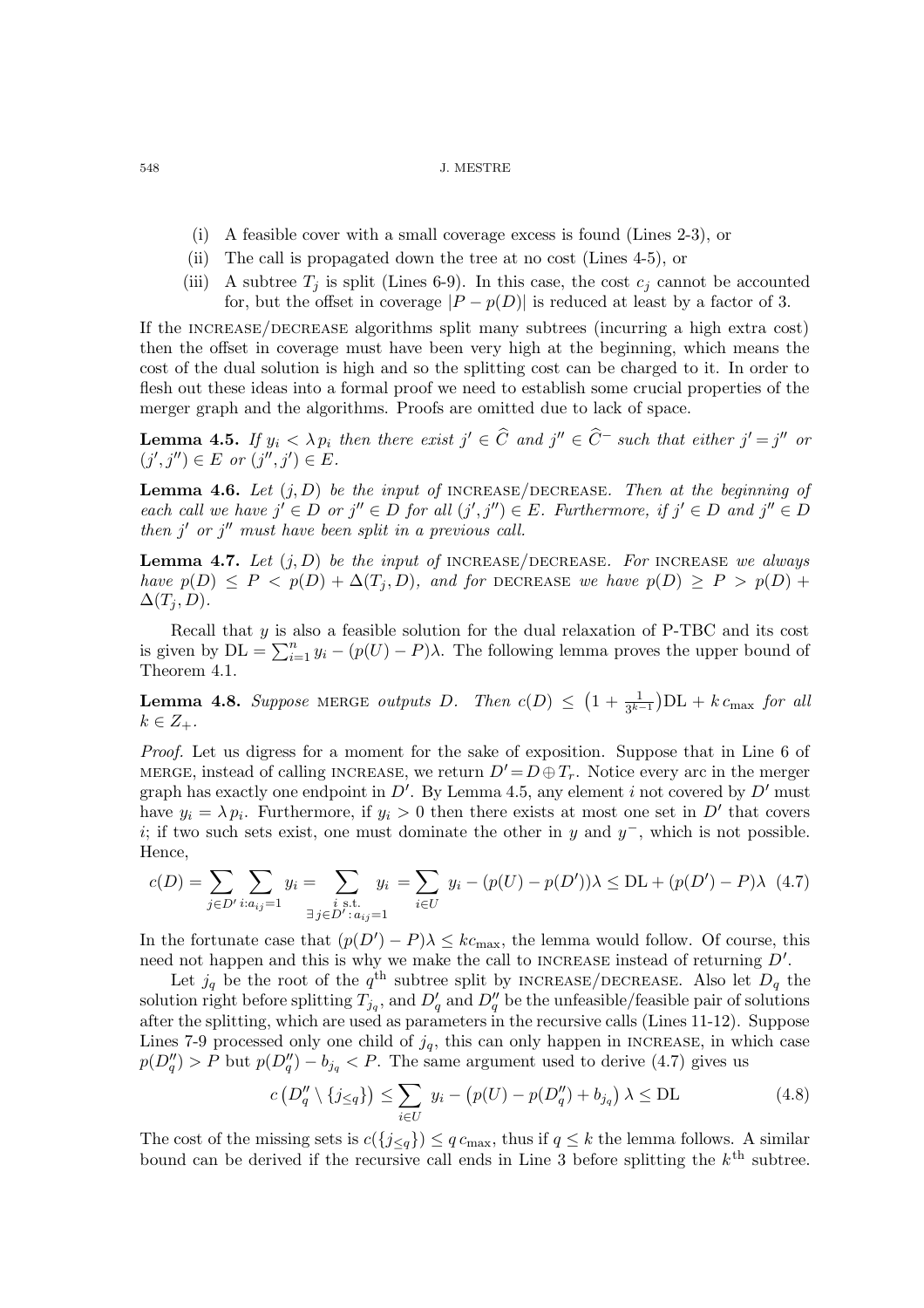Finally, the last case to consider is when Lines 7-9 process two or more children  $j_q$  for all  $q \leq k$ . In this case

$$
|p(D_q) - P| \ge 3 \min \{|p(D'_q) - P|, |p(D''_q) - P|\} = 3 |p(D_{q+1}) - P|,
$$
 (4.9)

which implies  $|p(D_1) - P| \ge 3^{k-1} |p(D_k) - P| \ge 3^{k-1} |p(D_k'') - P|$ . Also,  $\lambda (P - p(D_1)) \le 5$ L since all elements *i* not covered by  $D_1$  must be such that  $y_i = \lambda p_i$ . Hence, as before

$$
c\left(D_k'' \setminus \{j_{\leq k}\}\right) \leq \mathcal{DL} + \left(p(D_k'') - P\right)\lambda \leq \mathcal{DL} + \frac{P - p(D_1)}{3^{k-1}} \leq \left(1 + \frac{1}{3^{k-1}}\right)\mathcal{DL} \tag{4.10}
$$

Adding the cost of  ${j_{\leq k}}$  we get the lemma.

# 5. Concluding remarks and open problems

The results in this paper suggest that Lagrangian relaxation is a powerful technique for designing approximation algorithms for partial covering problems, even though the blackbox approach may not be able to fully realize its potential.

It would be interesting to extend this study on the strengths and limitation of Lagrangian relaxation to other problems. The obvious candidate is the k-Median problem. Jain and Vazirani [21] designed a  $2\alpha$ -approximation for k-Median using as a black box an α-LMP approximation for Facility Location. Later, Jain et al. [22] gave a 2-LMP approximation for Facility Location. Is the algorithm in [21] optimal in the sense of Theorem 3.1? Can the algorithm in  $[22]$  be turned into a 2-approximation for k-Median by exploiting structural similarities when combining the two solutions?

Acknowledgments: I am indebted to Danny Segev for sharing an early draft of [26] and for pointing out Kolen's work. Also thanks to Mohit Singh and Arie Tamir for helpful discussions and to Elena Zotenko for suggesting deriving the result of Section 3.

# References

- [1] S. Arora and G. Karakostas. A  $2+\epsilon$  approximation algorithm for the k-MST problem. In Proc., 11th Symposium on Discrete Algorithms, pp. 754–759, 2000.
- [2] R. Bar-Yehuda and S. Even. A linear time approximation algorithm for approximating the weighted vertex cover. Journal of Algorithms, 2:198–203, 1981.
- [3] R. Bar-Yehuda and S. Even. A local-ratio theorem for approximating the weighted vertex cover problem. Annals of Discrete Mathematics, 25:27–46, 1985.
- [4] C. Berge. Balanced matrices. Mathematical Programming, 2:19–31, 1972.
- [5] M. Charikar and S. Guha. Improved combinatorial algorithms for the facility location and k-median problems. In Proc., Symp. on Foundations of Computer Science, pp. 378–388, 1999.
- [6] M. Charikar, S. Khuller, D. M. Mount, and G. Narasimhan. Algorithms for facility location problems with outliers. In Proc., 12th Symposium on Discrete Algorithms, pp. 642–651, 2001.
- [7] F. A. Chudak, T. Roughgarden, and D. P. Williamson. Approximate k-MSTs and k-Steiner trees via the primal-dual method and Lagrangean relaxation. In Proceedings of the 9th Integer Programming and Combinatorial Optimization Conference (IPCO), pp. 60–70, 2001.
- [8] K. L. Clarkson. A modification of the greedy algorithm for vertex cover. Information Processing Letters, 16(1):23–25, 1983.
- [9] U. Feige. A threshold of ln n for approximating set cover. J. of the ACM, 45(4):634–652, 1998.
- [10] R. Gandhi, S. Khuller, and A. Srinivasan. Approximation algorithms for partial covering problems. J. Algorithms, 53(1):55–84, 2004.

 $\blacksquare$